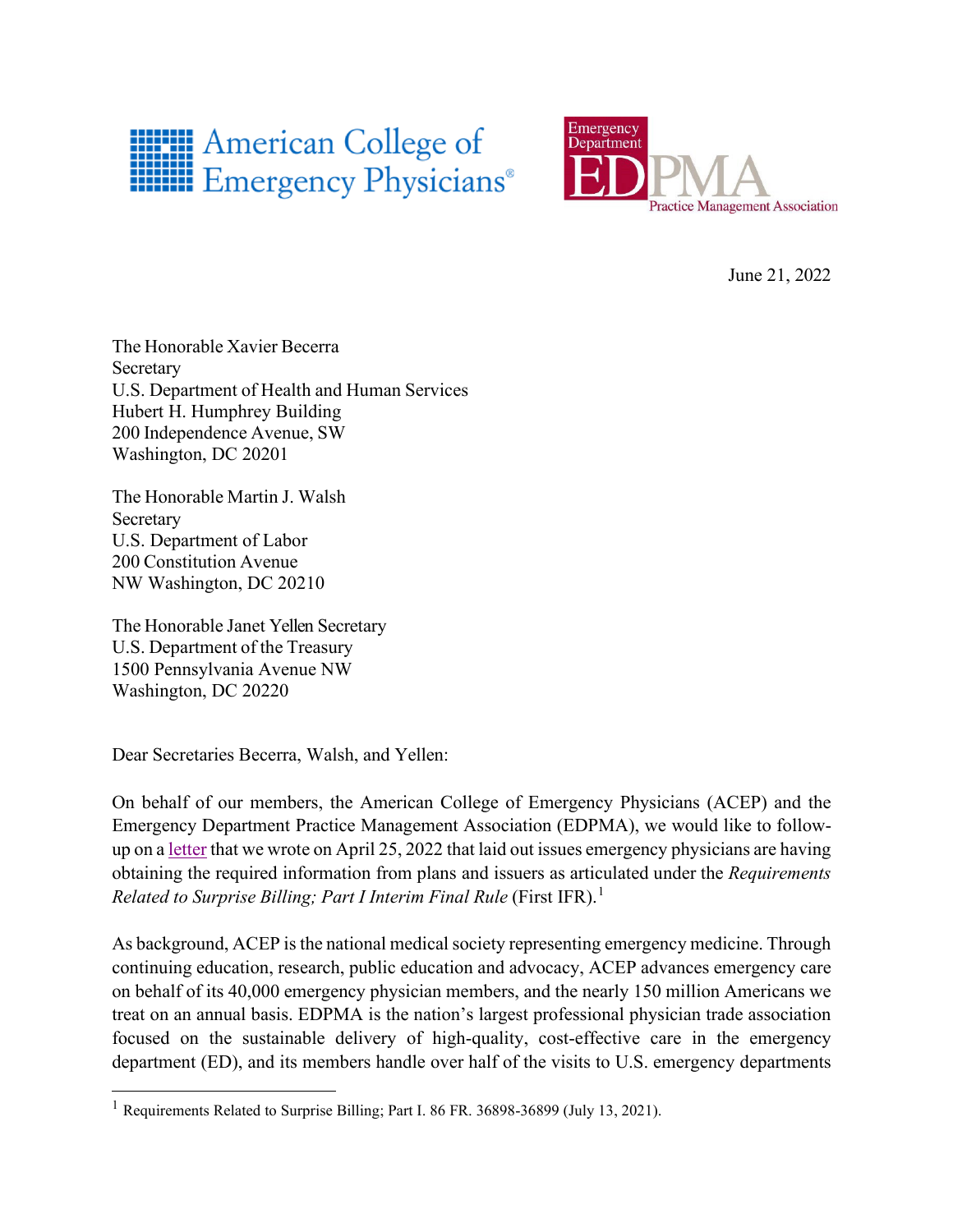each year. Together, ACEP and EDPMA members provide a large majority of emergency care in our country, including rural and urban settings, in all fifty states and the District of Columbia.

After ACEP and EDPMA wrote the letter on April 25, we had a follow-up meeting with staff at the Center for Consumer Information and Insurance Oversight (CCIIO) within the Centers for Medicare & Medicaid Services (CMS) on May 25. During this meeting, we discussed specific group health plan and health insurance issuer (collectively referred to in this letter has "health plans") non-compliance issues our members are experiencing, provided policy recommendations to address non-compliance, and also requested additional guidance on how our members should proceed with the federal Open Negotiations and independent dispute resolution (IDR) processes when there is limited or missing information from insurers (information that was required by the first IFR). We also emphasized the critical need for stronger, swifter enforcement of the regulatory requirements when health plans are not meeting them.

ACEP and EDPMA sincerely thank CCIIO staff for the meeting, and we found the meeting to be productive. CCIIO staff stated during the meeting that they were acutely aware of the noncompliance issues we raised and were addressing them on a case-by-case basis. Less than two weeks after our meeting, on June 6, CMS released a checklist [of requirements for insurers](https://www.cms.gov/files/document/caa-NSA-Issuer-Requirements-Checklist.pdf) during the Open Negotiations and federal IDR processes. In the introduction to the checklist, CMS states that it has received numerous complaints that health plans have not been complying with the requirements in the areas that we specifically raised in our letter and follow-up meeting with CCIIO.

The checklist spells out the requirements laid out in the *No Surprises Act* and in the first IFR in a clear and comprehensive way, and ACEP and EDPMA believe that it is a *good first step* in helping to increase the level of compliance among health plans. However, we believe that the Departments of Health and Human Services (HHS), Labor, and Treasury (the Departments) must take *additional actions* to ensure that patients are truly taken out of the middle of billing disputes as the *No Surprises Act* intended and that health care providers have the clarity they need to accurately request reimbursement from patients for furnished services and, if necessary, engage in the federal IDR process as laid out in statute and regulation. We appreciate the Departments' movement toward enforcement of requirements already in place. In the meantime, we have the following additional specific requests:

- 1. *Release Frequently Asked Questions (FAQs):* ACEP and EDPMA recommend that the Departments release a set of FAQs, found in Appendix 1, that serve as stakeholder guidance to reduce ambiguity around the *No Surprises Act* requirements and to better understand how to proceed in cases of health plan non-compliance.
- 2. *Hold providers who mistakenly bill patients incorrectly harmless from any penalties:*  As noted in our letter from April 25, in numerous documented cases where the federal *No Surprises Act* provisions apply, health plans are not providing the qualifying payment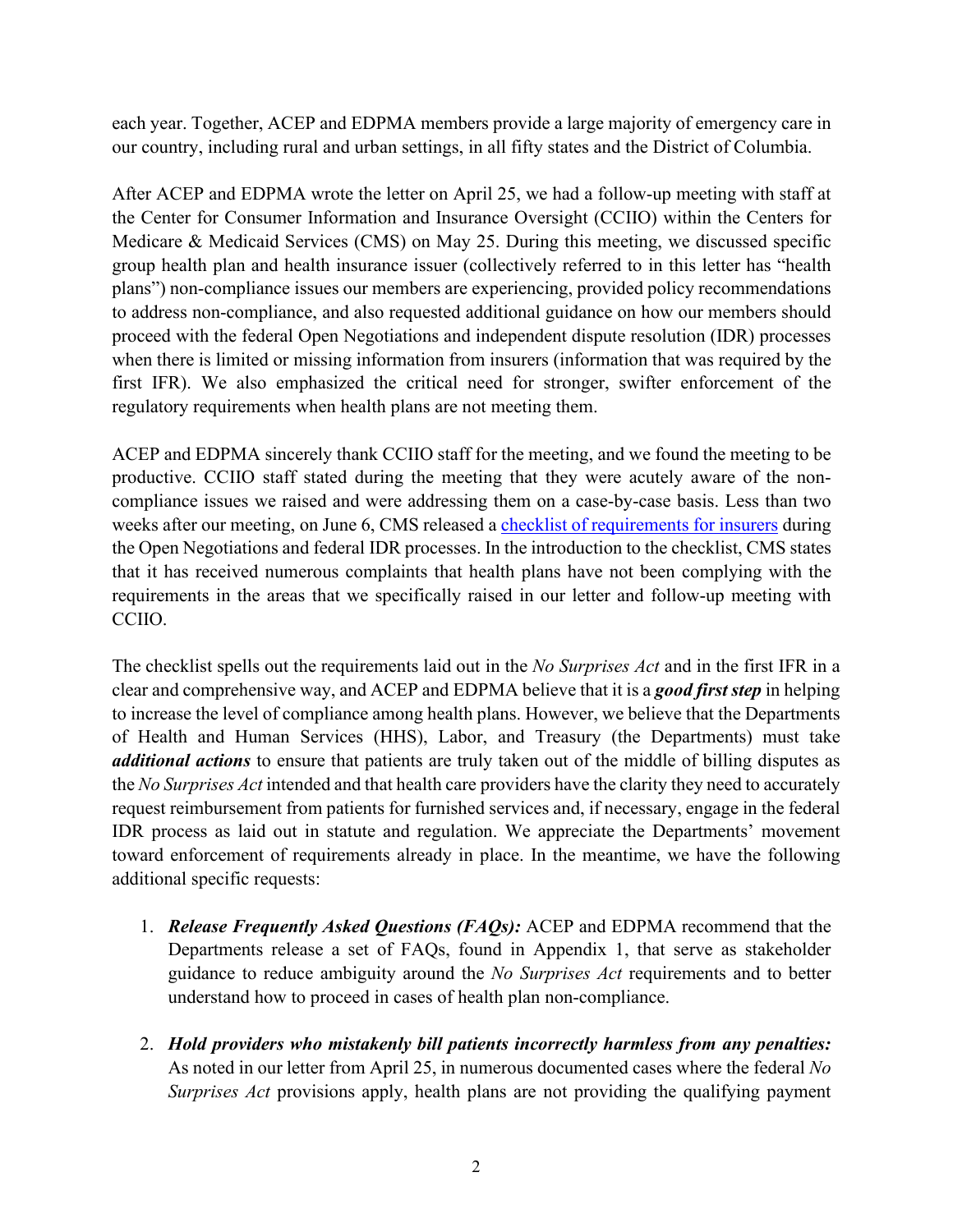amount (QPA) for the item or service billed nor the certifying statement that the QPA was calculated properly and that the QPA serves as the recognized amount for the purposes of calculating patient cost-sharing. Thus, health plans are not properly notifying providers whether the cost sharing amount identified by the health plans for out-of-network items and services is in compliance with the *No Surprises Act* patient cost-sharing protections. This lack of information can cause confusion for both providers and patients and could result in patients being billed the incorrect amount—which consequentially puts patients back in the middle of billing disputes.

Our members always strive to bill patients accurately, but this lack of information makes it difficult or even impossible to do so. *Providers should not be punished for something that is beyond their control.* Therefore, the Departments should make it clear going forward that providers who request the reimbursement amounts from patients identified by the health plan as the patient cost-sharing responsibility be held harmless from any penalties.

3. *Increase transparency about non-compliance cases and provide follow-up for concerned parties:* ACEP and EDPMA understand and appreciate that the primary way of addressing non-compliance issues is on a case-by-case basis through the submission and resolution of individual complaints. Disputing parties (health plans or providers) can submit billing complaints [online](https://nsa-idr.cms.gov/providercomplaints/s/) or by contacting the No Surprises Help Desk at 1-800-985-3059. During our meeting with CCIIO staff on May 25, we were informed that the Departments have resolved around a quarter of the complaints, but that there is a *significant backlog of unresolved complaints.* Further, when the Departments resolve a specific complaint, they request documentation from the health plan and work with the health plan to rectify the specific non-compliance issue for similar claims going forward.

We were also told during our meeting that providers are allowed to "batch" complaints against one health plan. In other words, instead of having to submit a complaint for each individual claim, providers are allowed to collectively submit all of the complaints related to one health plan. This is important as it may help save time and speed up the time in which complaints are processed and adjudicated by the Departments.

Given that the complaint system is currently the main mechanism for addressing cases of non-compliance, ACEP and EDPMA recommend that the Departments release information about these cases (to the extent possible), including:

- The total number of cases
- The total number of cases that are resolved
- The total number of cases that are unresolved
- The most common issues raised and how these issues were addressed
- Best practices to avoid issues that are commonly leading to complaints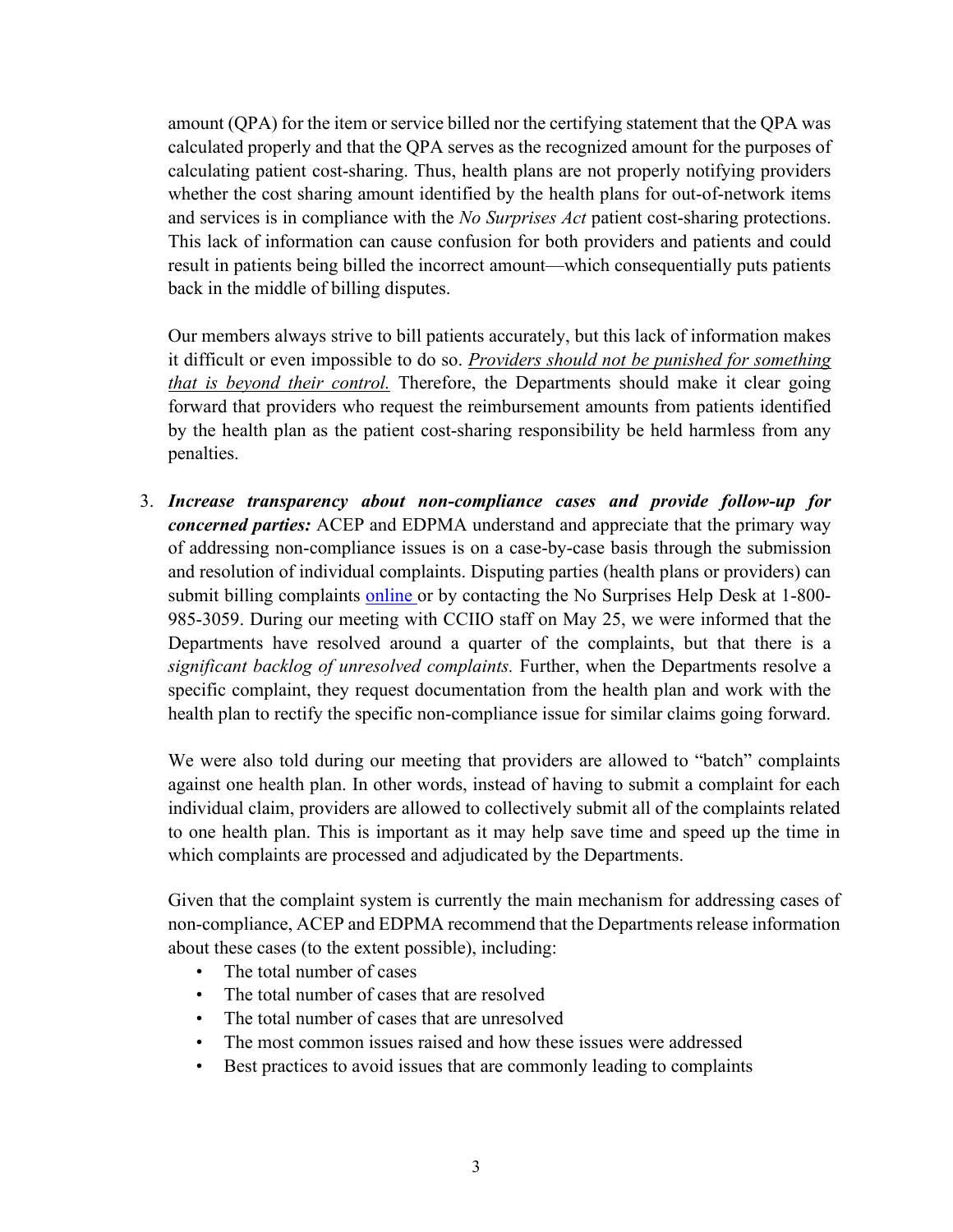Releasing information about the complaints and increasing transparency around the issues that are driving the complaints could reduce the total amount of complaints and increase compliance of all *No Surprises Act* requirements.

Furthermore, ACEP and EDMPA request that the Departments provide specific communication with the party that initiated the complaint once findings are complete. Our members have made a significant investment of time, energy, and resources in service of advising and improving processes related to implementation of the *No Surprises Act.* In addition to the lack of transparency about the overall process (including key findings and conclusions as noted above), we are concerned that individual parties have had little or no feedback about how their issue was addressed, or whether it has been resolved.

Providing information to individual parties could also reduce the total number of complaints and increase clarity and compliance around *No Surprises Act* requirements.

4. *Ensure that states have the checklist and distribute it directly to health plans:* While ACEP and EDPMA again appreciate that CMS has released a helpful checklist of *No Surprises Act* requirements to health plans, it is critical that health plans actually access the checklist and use it. To ensure that the checklist is disseminated to all insurers, we believe that states should take an active role in both the dissemination of the checklist and follow-up enforcement that must take place to ensure that health plans are adhering to the requirements outlined in the checklist. As you are aware, in some states where the federal IDR process is accessible, the state department of insurance or another state agency is the enforcement entity. Even if a state is not responsible for enforcement, every state plays an active role in regulating specific health plans. Therefore, most insurers are accustomed to looking to their state's department of insurance for guidance around regulatory compliance.

Since states play a critical role in regulating insurers, it is essential that the Departments engage the states and urge those responsible for enforcement to help educate insurers about all the *No Surprises Act* requirements.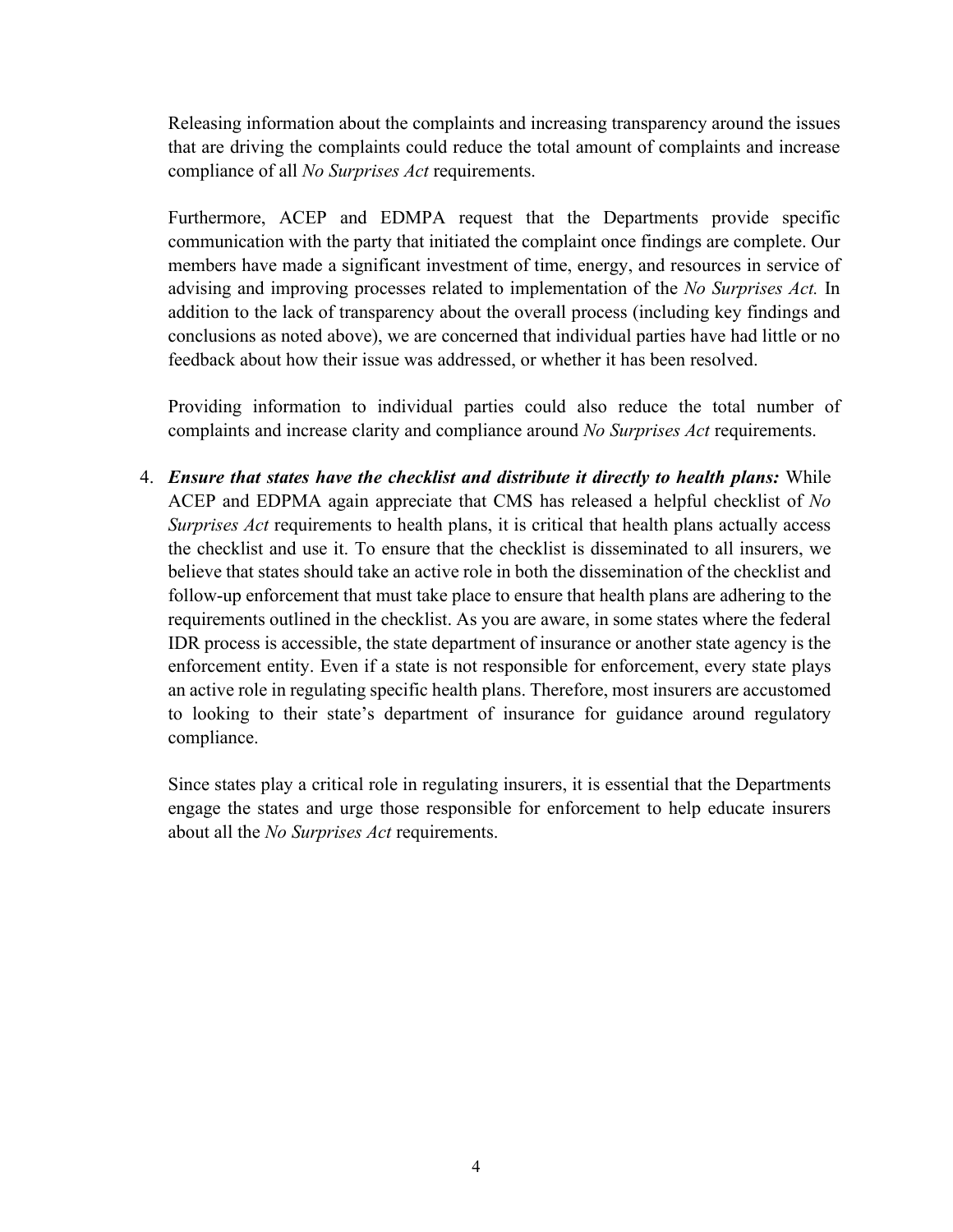**Overall, ACEP and EDPMA strongly believe that taking these additional steps is absolutely necessary to achieve the main goal of the No Surprises Act: to protect patients and keep them out of the middle of payment disputes.** As clinicians and experts in coding and billing, *we are available* to serve as a resource to help resolve these operational issues. However, until a longer-term solution can be formulated, we urge the Departments to provide guidance and support for providers who are navigating all the billing processes established by the *No Surprises Act* with incomplete information from health plans**.** 

If you have any questions, please contact Laura Wooster, ACEP's Senior Vice President of Advocacy and Practice Affairs at  $lwoster@accept.org$ , or Cathey Wise, EDPMA's Executive Director at [cathey.wise@edpma.org.](mailto:cathey.wise@edpma.org)

Sincerely,

Sillian Schmidy, MD, FACEP

Gillian R. Schmitz, MD, FACEP Don Powell, DO ACEP President Chair of the Board, EDPMA

On A Pavell, 00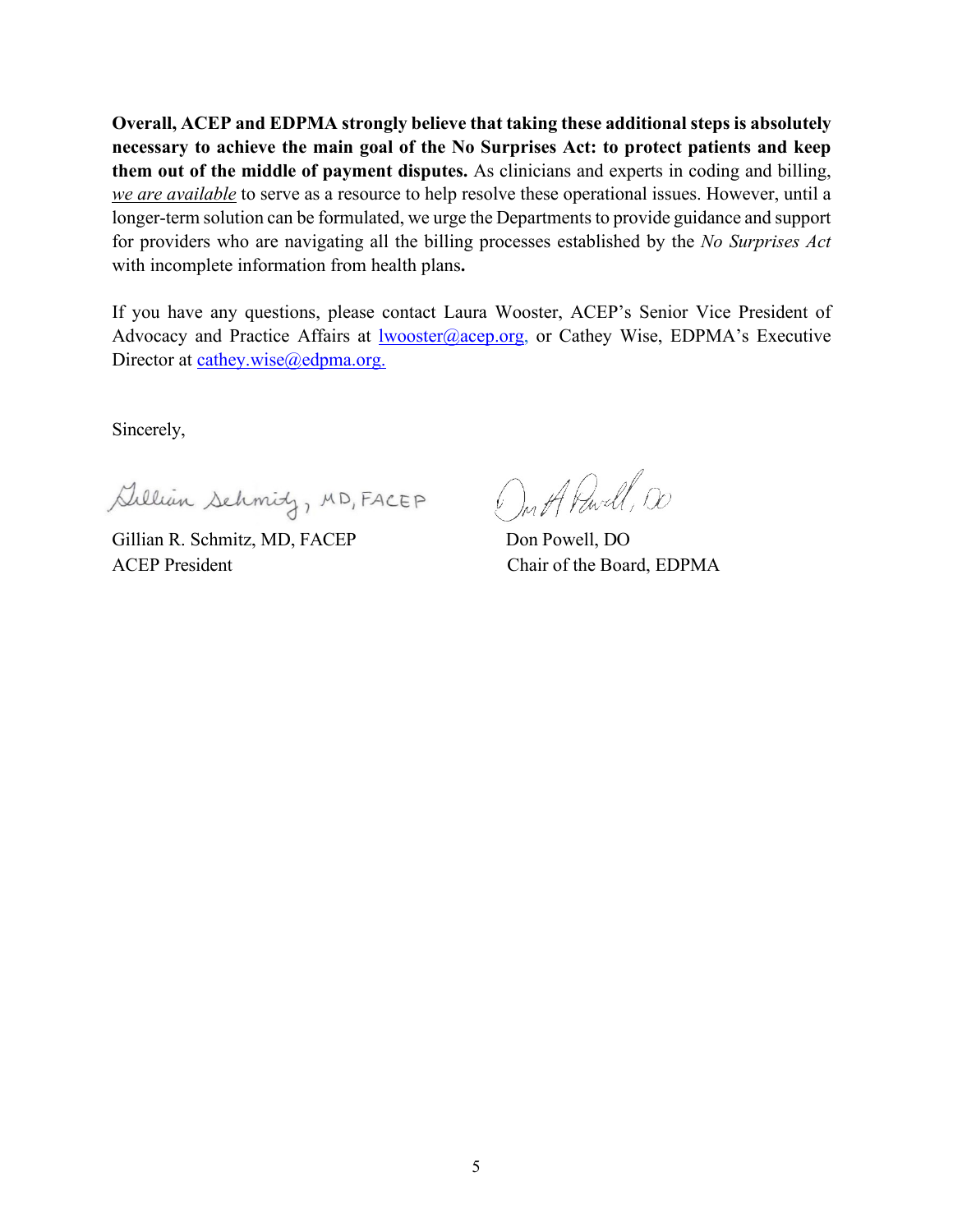## **Appendix 1**

## **Potential FAQs for Stakeholder Guidance on** *No Surprises Act* **Compliance Issues**

**Q1. What steps should providers take to meet the Open Negotiation and Federal IDR timelines when group health plans and health insurance issuers do not "provide the QPA for each item or service involved" with the initial payment or notice of denial of payment or the additional information as required under regulation (including the phone number and email information of the plan/issuer representative to contact to begin Open Negotiation)?**

**ACEP and EDPMA Comments on Q1.** In ACEP and EDPMA discussions about health plan non-compliance, it was suggested that the outlet for this was the *Request for an Extension of Federal IDR Process Time Periods Due to Extenuating Circumstances*. While we appreciate this option exists, we respectfully reply that this is unworkable.

The volume of claims to which this issue applies is overwhelming. To add a one-off time extension request meant for "extenuating circumstances" for what is right now the majority of claims covered by the federal law is affecting our operations and unfairly benefits the health plans by overwhelming providers and facilities with non-compliance.

As the guidance in the request provides in its example, "An extension may be necessary if, for example, a natural disaster impedes efforts by plans, issuers, FEHB carriers, providers, providers of air ambulance services, and facilities to comply with the terms of the interim final rules," this type of accommodation is not suitable for broad non-compliance with the provision of required information.

For these reasons we urge the Departments to provide guidance and a solution that ensures that the health plans are meeting their obligations under the rules and that it creates a fair playing field/market rather than allowing the health plans to unilaterally dictate the terms and information under which both parties are operating.

**Q2. Are the new [RARCs](https://www.cms.gov/CCIIO/Programs-and-Initiatives/Other-Insurance-Protections/CAA-NSA-RARC-Codes.pdf) relevant to the** *No Surprises Act* **required to be included by group health plans and health insurance issuers in payment and denial remittance communications? In the absence of a RARC signaling whether the claim for the item or service is governed by state or Federal law, how will recipients of the initial payment or denial of payment know what rules govern a potential dispute that arises out of the payment for the claim?**

**ACEP and EDPMA Comments on Q2**. As ACEP and EDPMA understand it, these RARCs are *not* required. Without this information, our members do not know what resolution mechanisms to pursue in the event of inadequate health plan payments for rendered services. This has become particularly acute in the face of health plans' lack of inclusion of the QPA on the remittance advice or Open Negotiation contact information (which would inform the provider/facility that the claim is governed by the Federal provisions).